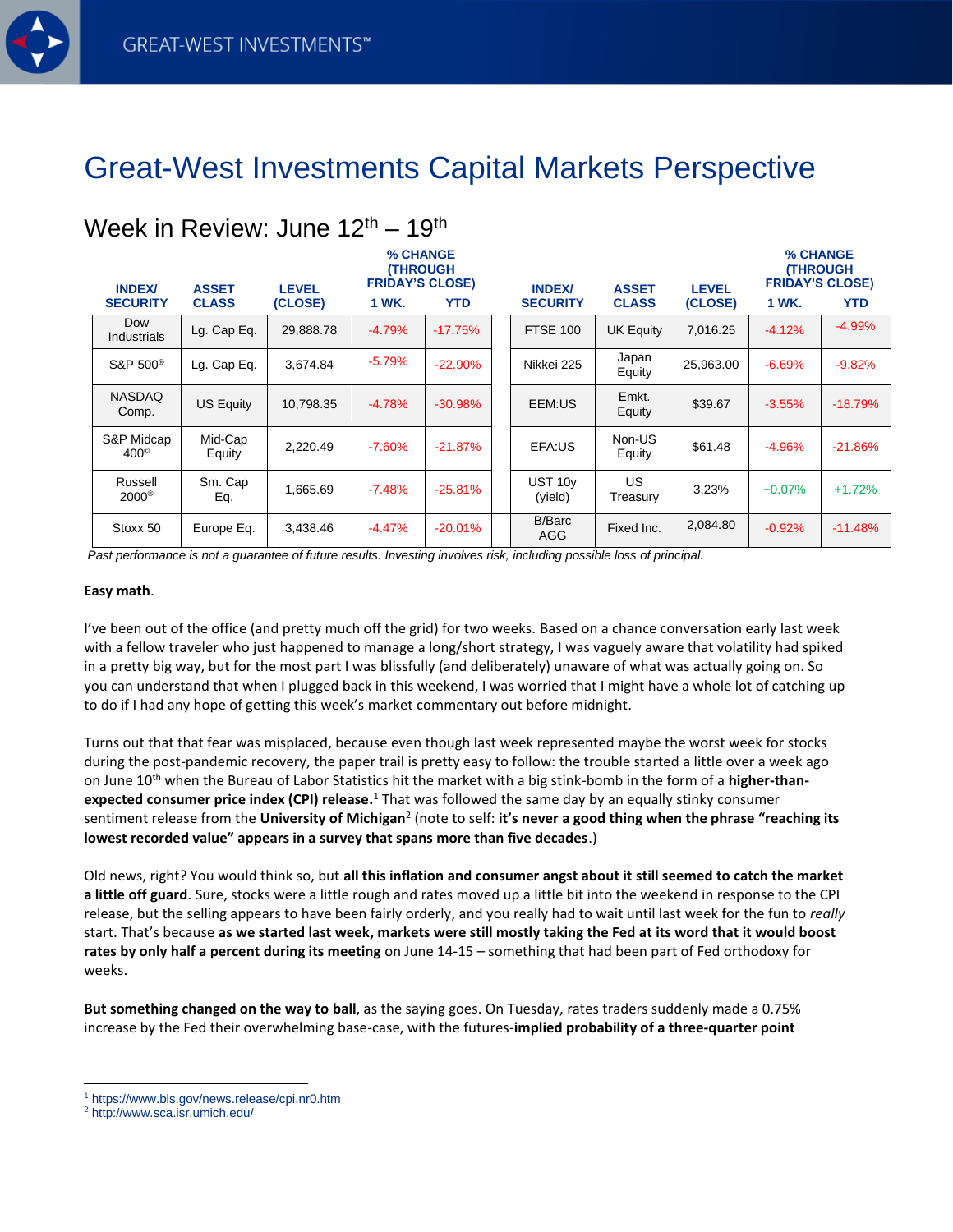

**increase by the Fed rising from less than 5% during the previous week to more than 95% by the time the dust settled on Tuesday**<sup>3</sup> , the day before Powell and his pals were scheduled to announce their decision.

**A discouraging producer price index (PPI) report released on that day probably deserves some of the blame**, and it's easy to imagine that a few of those investors who were skeptical that the previous week's CPI report was anything to worry about suddenly giving in to fear after the BLS reported that producers, too, were still feeling the sting of higher prices<sup>4</sup>. But that probably doesn't explain the wholesale re-rating of Fed expectations that occurred last Tuesday, not least of which because Tuesday's PPI report was a lot closer to consensus expectations that the previous Friday's CPI release. So for a full explanation of why the market suddenly broke in favor of a 0.75% increase, you have to look elsewhere: specifically, into what seems to have been **a reasonably well-coordinated effort in the press to suddenly reset expectations** away from 0.50% and toward 0.75%.

I realize that the phrase "reasonably well-coordinated effort by the press" puts me uncomfortably close to tin-foil hat territory, but the precipitating event seems to have been **an article by the** *Wall Street Journal* **suggesting that the Fed had been backed into a corner** by the twin CPI and PPI reports and would probably have to consider a three-quarter point boost – its first since the mid-1990s – to beat back inflation.<sup>5</sup> Other media outlets repeated the suggestion in eerily similar tones, and by the end of the day, voilà – expectations about Wednesday's Fed decision were reset.

Putting aside conspiracy theories (and a thorny discussion of how a Fed that has been hyper-focused on communicating its intentions gets the word out during its self-imposed pre-FOMC "blackout period",) the strategy – if that's what it was – seemed to work**. On Wednesday, the Fed made good on those newly-reset expectations** and boosted rates by threequarters of a point in an almost-unanimous decision. Other notables from the release and the post-decision press conference included the fact that there was no mention of any change to the rate at which the Fed would continue to reduce the size of its balance sheet (so-called **"QT" will continue apace**,) **as well as a hint that an increase of 0.75%** might be appropriate in July as well<sup>6,7</sup>. During the Q&A session, Powell also made it quite clear that the CPI data was the primary reason the Fed made what he described as a "late-breaking decision" to boost rates more aggressively.

So the *Journal* got it right, and the **initial market reaction to the hike wasn't all that bad**: equity markets actually finished "Decision Day Wednesday" solidly higher, no doubt thanks at least in part to the *Journal's* early warning. But the optimism, if you can describe a 1.5% bounce after markets have already mostly dropped into bear market territory that way, didn't last. **The sell-off resumed on Thursday**, with the S&P 500 Index notching its second 3%-plus decline of the week while the Nasdaq composite booked its second *4%*-plus drop. **Markets, it seems, aren't so sure that even a surprise 0.75% increase in rates will be enough to stop inflation** in a world struggling with commodity price pressures related to the war in Ukraine and China's increasingly untenable zero-COVID policy (both of which were mentioned multiple times in Chair Powell's comments.)

**Alternatively**, **markets** may also simply be moving past their obsession with the path of the Fed Funds rate itself and instead **focusing on the prospect that the Fed might not be able to engineer a soft landing after all**. Specifically, a 0.75% increase in June, followed (perhaps,) by another 0.75% increase as early as the July 27<sup>th</sup> meeting, might be just what the doctor ordered to cure the economy of its bout with inflation, but the potential side effects are severe enough to cause investors to question their risk positioning in wholesale fashion.

Said a little differently, **the Fed seems to be tightening policy aggressively into a weakening economy** – something that Powell's Fed (or really any modern Fed, for that matter,) has virtually no experience with. And **make no mistake, the economy** *is* **slowing**. The latest evidence came last week in the form of a 0.3% **decline in retail sales in May**, <sup>8</sup> a drop in the Conference Board's index of **leading economic indicators**<sup>9</sup> , a slow but steady rise in weekly **unemployment claims**

<sup>3</sup> CME.com, GWI calculations

<sup>4</sup> https://www.bls.gov/news.release/ppi.nr0.htm

<sup>5</sup> https://www.wsj.com/livecoverage/stock-market-today-dow-jones-bitcoin-fed-rates-06-14-2022/card/markets-price-in-supersized-rateincrease-f1tD70xBura4x3FIpq0h

<sup>6</sup> https://www.federalreserve.gov/newsevents/pressreleases/monetary20220615a.htm

<sup>7</sup> https://www.federalreserve.gov/mediacenter/files/FOMCpresconf20220615.pdf

<sup>8</sup> https://www.census.gov/retail/marts/www/marts\_current.pdf

<sup>9</sup> https://www.conference-board.org/topics/us-leading-indicators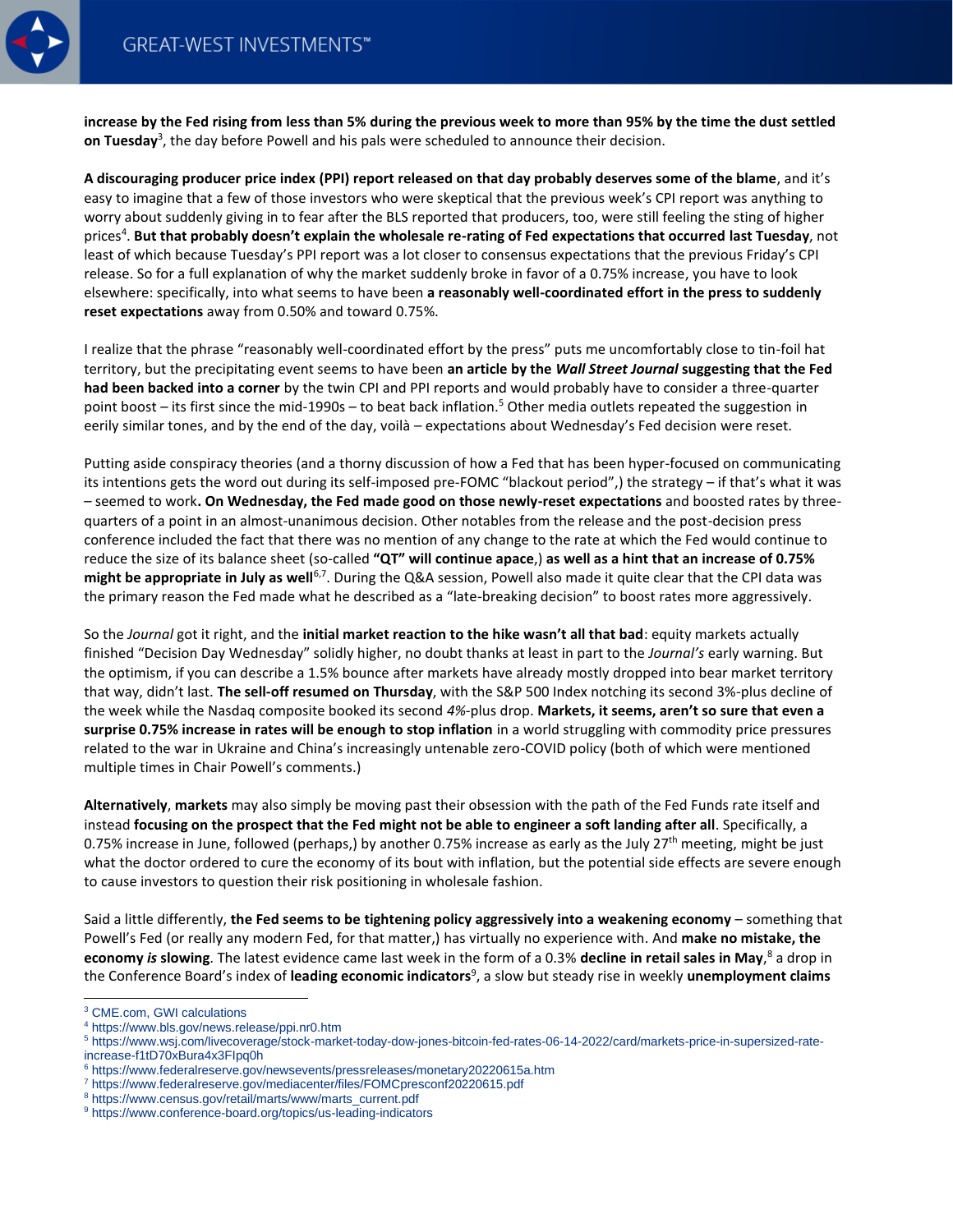

and a pair of weaker-than-expected **regional Fed manufacturing reports** that each suggested conditions are weakening. 10,11

So although **the Fed's actions might be wholly necessary** given the its specific Congressional mandate to achieve "price stability" (a mandate Powell referenced more than once in his post-FOMC comments,) this whole thing is starting to feel a little, uh, experimental. Markets seem to be fretting over the idea that **the cure in this case might be just as bad (or worse,) than the disease, and that the doctors might just be winging it**.

## What to Watch This Week: June  $20^{th} - 27^{th}$

**Notable economic events (June 20th – 26th )** 

**Monday***: Juneteenth Holiday - US markets closed* **Tuesday**: Existing home sales, Chicago Fed/CFNAI **Wednesday**: *No planned economic releases,* Powell congressional testimony (Senate) **Thursday**: Flash PMIs, weekly jobless claims, Powell congressional testimony (House) **Friday**: New home sales, UofM consumer sentiment

Source for index data: Bloomberg.com; GWI calculations.

It should be **a fairly quiet week**, with Chairman **Powell's semi-annual testimony to congress** promising to be the biggest event on the schedule. Powell's twice-yearly visit to Capitol Hill – previously called "Humphry-Hawkins" testimony and required by federal statute since 1978 – will be **the first opportunity for him to openly defend last week's 0.75% increase** in rates since last week's press conference. In the past it was reasonable to expect something new and interesting from the Chair's bi-annual field trip to Congress, but the Fed's policy of doing as much as it can to clearly telegraph its intentions to markets ahead of time has removed much of the mystery and **lately the whole affair seems like little more than an opportunity for political point-scoring by members of Congress**. Said a little differently, market participants do a much better job of pulling salient information out of the Fed chair than elected officials do and the Fed realizes it, so I wouldn't spend too many brain cycles worrying about this week's testimony (and if you've ever watched or read any of this testimony, you've probably realized that some of those asking questions certainly don't spend too much intellectual bandwidth on the exercise themselves…) **Still, where markets are concerned it's never wise to say "never," so its possible that something interesting might mistakenly make its way out of the Capitol building this week**.

Next to Powell's appearance on the Hill, **Thursday's flash PMIs** might hold the most promise for something relevant. As discussed above, **the economy clearly seems to have lost some of its momentum**. **The PMIs do a pretty good job of capturing inflection points**, so Thursday's first look at June PMIs could be relevant as confirmation of that idea.

A pair of housing market statistics might also be worth a look: **existing home sales on Tuesday and new home sales on Friday**. The housing market is clearly in a funk, pressured by a rapid advance in **mortgage rates**. 30-year, fixed-rate mortgages started 2022 just above 3% but are now quickly making their way toward 6%<sup>12</sup>, which has **clearly dampened both sentiment and transaction volumes** (even as prices have remained stubbornly firm.) This week's data will probably suggest a continuation of those trends.

Finally, Friday's final release of the **University of Michigan's consumer sentiment** index for June will be worth a read. Consumers caught on to the caustic effects of inflation long before the Fed, and inflation has continued to take the air out of consumer attitudes, even if it has yet to fully express itself in consumer behavior. Look for any evidence of that in Friday's release.

<sup>10</sup> [https://www.newyorkfed.org/medialibrary/media/survey/empire/empire2022/esms\\_2022\\_06.pdf?la=en](https://www.newyorkfed.org/medialibrary/media/survey/empire/empire2022/esms_2022_06.pdf?la=en)

<sup>11</sup> https://www.philadelphiafed.org/surveys-and-data/regional-economic-analysis/mbos-2022-06

<sup>&</sup>lt;sup>12</sup> Freddie Mac, FRED St. Louis Federal Reserve